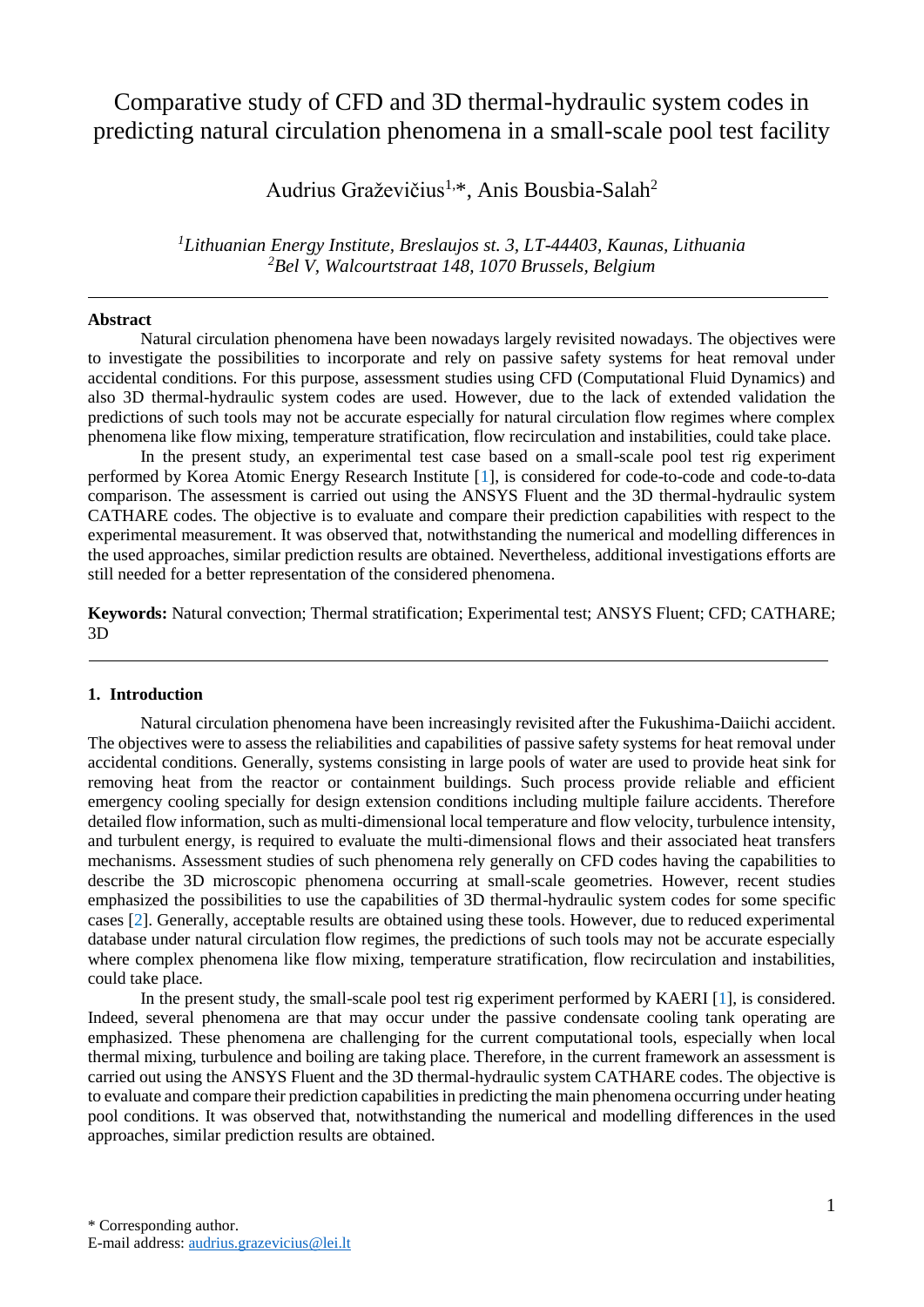# **2. Description of experimental facility**

The rectangular enclosure consists of the single heater rod, solid walls, and 2D particle image velocimetry measurement technique. The horizontal cylindrical heater rod inside the rectangular enclosure was designed to produce natural convection and thermal stratification phenomena. The working fluid in this facility is the de-ionised water. The length of the rectangular enclosure is  $300$  mm, width  $-60$  mm, and height  $-650$ mm. The heater rod, which is 19.05 mm diameter, is placed in a horizontal position, 85 mm above the bottom. The total length of the heater rod is 160 mm: 150 mm is heating part and 10 mm at the end of the heater rod is a non-heating part. The back wall is made from 15 mm thick Polycarbonate, the front and right walls are made from 3 mm thick Pyrex-glass, and for the bottom and left walls the 20 mm thick Stainless steel "304" is used. Five thermocouples (TF-01…TF-05) in the rectangular enclosure were installed to monitor and record thermal changes during the experiments. The TF-01…TF-05 thermocouples were placed in the centre of the rectangular enclosure, except the TF-02 thermocouple, which was placed 2 mm away from the heater rod surface [\[1\]](#page-5-0). A 3D view and drawing of rectangular enclosure construction is shown in [Fig. 1.](#page-1-0)



**Fig. 1.** A 3D view and drawing (dimensions in mm) of the rectangular enclosure.

## <span id="page-1-0"></span>**3. Experimental conditions**

The experiment takes five hours and can be divided into two stages. The first short stage is water cooling (0-600 s) and the second stage is water heating (600-14400 s). The initial ambient and rectangular enclosure walls temperature is approximately 14 ℃. The rectangular enclosure is filled by water up to 400 mm level. The initial water temperature is approximately 32 ℃. Within the first stage, due to differences in ambient, enclosure walls and water temperatures, the water temperature is decreasing from 32 ℃ down to approximately 31 ℃. In the beginning of the second stage of experiment the heater rod with 600 W of thermal power is switched on. The insulation could not be used on the experimental facility walls due to the employment of the particle image velocimetry measurement technique, heat losses through the walls had to be evaluated. These losses were evaluated by comparing the amount of heat supplied to the water (given electrical power) and the real increase of the water enthalpy and the time spent to reach the saturation temperature. The estimated average heat loss during the time interval, when the water temperature increased from 20 ℃ to 90 ℃, was approximately 310 W [\[1\]](#page-5-0).

#### **4. Computational tools**

In order to compare CFD code and 3D thermal-hydraulic system code in modelling the natural convection and thermal stratification phenomena, the experimental facility of Korea Atomic Energy Research Institute and the ANSYS Fluent 17.2, and the CATHARE 2/V2.5\_3/mod4.1 codes were chosen.

ANSYS Fluent is a CFD code and has powerful modelling capabilities: to model fluid flow, heat transfer, turbulence, reactions, airflow over an aircraft wing, combustion, bubble columns, oil platforms, blood flow, etc. This software is written in the C computer language, therefore, it can be automated using journal and scripting files and widely used in commercial and academic organisations. Modelling capabilities can be enhanced by incorporating user-defined functions. ANSYS Fluent offers highly scalable, high performance computing helps to solve complex and large CFD problems quickly and cost-effectively. The governing equations are solved using a finite volume method [\[3\]](#page-5-2).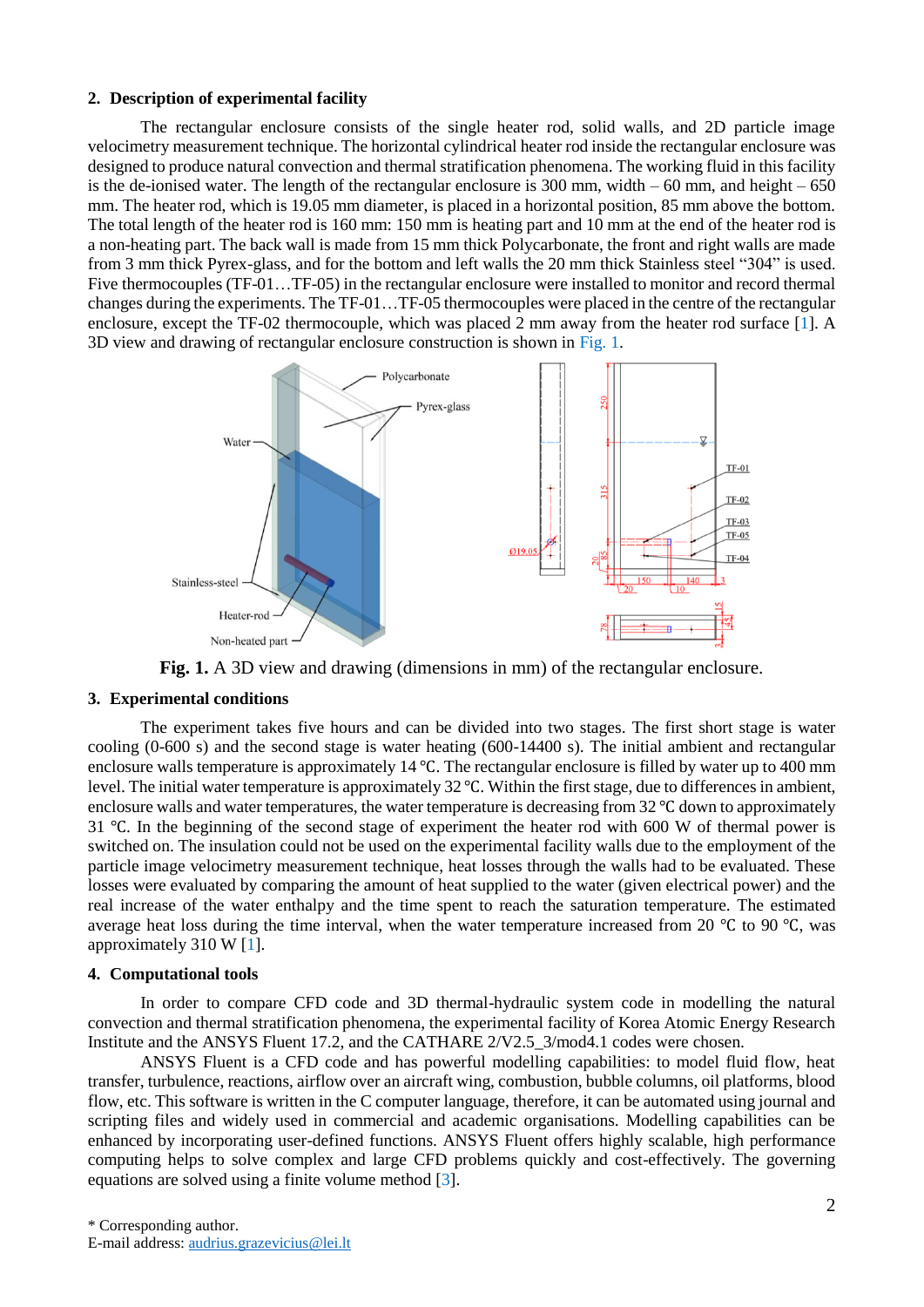CATHARE 2/V2.5\_3/mod4.1 developed by CEA, EDF, Framatome, and IRSN is a thermal-hydraulic system code that solves the conservation laws for water and steam for a wide variety of single and two-phase flow conditions. The code has 3D vessel component capabilities aimed at representing large-scale 3D effects. The equations are space averaged over the 3D mesh and solved using the semi-implicit finite differences numerical scheme.

## **4.1. ANSYS Fluent model**

The ANSYS Fluent 17.2 version [\[4,](#page-5-3)[5\]](#page-5-4) and high performance computing cluster SGI Altix ICE 8400 were used for numerical investigations. The high performance computing cluster consists of the 20 nodes, where each node has 48 GB of random access memory and 12 cores (3.33 GHz). A full-scale geometry of rectangular enclosure and hexahedral mesh were created using ICEM CFD, taking into account OECD/NEA Best Practice Guidelines [\[6](#page-5-5)[,7\]](#page-5-6), ECORA [\[8\]](#page-5-7), ERCOFTAC [\[9\]](#page-5-8) and ANSYS [\[10\]](#page-5-9) recommendations. There are no symmetry planes or simplifications in the computational domain. Volume of Fluids multiphase model for two-phase flow simulations and time-depended explicit formulation for volume fraction discretization were chosen. We considered that natural convection is turbulent and  $k - e$  Realizable turbulence model with Enhanced Wall Treatment was chosen. The discretization equations were solved using Pressure-Implicit with Splitting of Operators (PISO) segregated algorithm. The convergence criteria applied for energy  $10^{-6}$  and  $10^{-5}$ for continuity, k, omega, X, Z and Y velocities. The Lee model for water evaporation and boiling phenomena was used. The user-defined function has been developed by Lithuanian Energy Institute and incorporated in the CFD model in order to describe and regulate the thermal power rate of the heater rod. The mesh of computational domain is presented in [Fig. 2.](#page-2-0)



**Fig. 2.** The computational domain hexahedral mesh (313964 cells).

# <span id="page-2-0"></span>**4.2. CATHARE model**

The adopted CATHARE V2.5\_3 nodalization for the current study is a full 3 D Cartesian model. It is mainly based upon the geometrical data provided in [Fig. 1.](#page-1-0) The built-up nodalization (see [Fig. 3\)](#page-3-0) consists of an upper volume (VOLAIR) with a boundary condition (ATMOS1) representing the atmospheric conditions. It should be noticed that this volume do not simulates the upper part of the free surface of the pool. The pool represented by a THREED component SFP3D represents the volume occupied by the water. The latter (see [Fig. 3\)](#page-3-0) consists of:

- 1. 30 meshes of 10 mm length in the X direction. The mesh size was chosen to represent the 300 mm length of the pool.
- 2. In the Y direction, 3 identical meshes are considered to represent the 60 mm width of the pool. Each mesh is 20 mm long. This corresponds approximately to the heated rod diameter.
- 3. The axial meshing is important for the current test since the natural circulation flow is governed by the buoyancy forces, acting in the upward direction. The size of the axial meshes was chosen equal to the one in the X direction i.e. 10 mm.

In total, 3600 3D nodes are considered to represent the experimental facility. This number is considered sufficient to provide adequate results for the current simulation case [\[2\]](#page-5-1).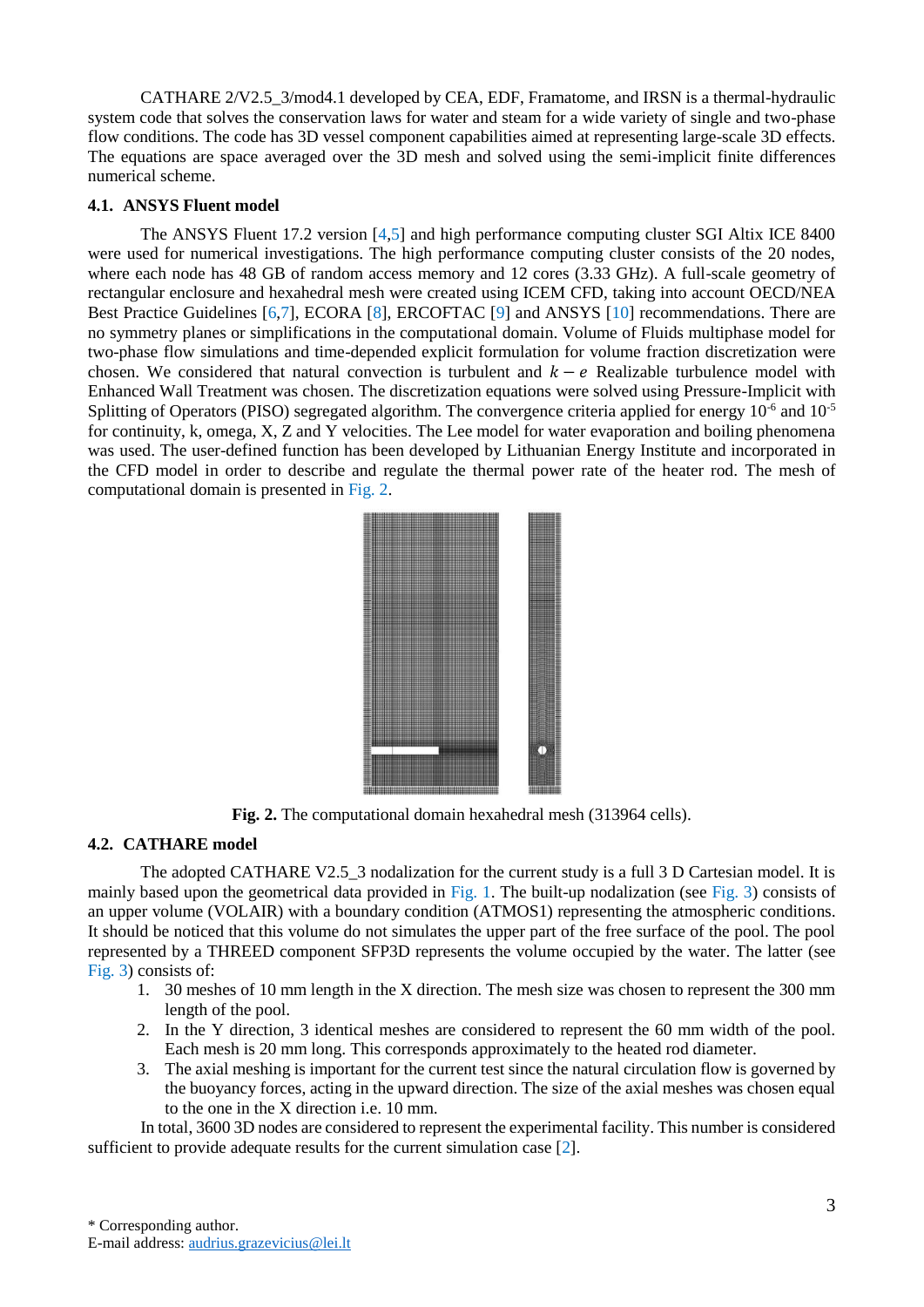In CATHARE2 the 3D nodes are represented using the porous media approach. In this model, the governing equations are space averaged over the 3D mesh using the porosity P defined as the following:

$$
P_v = \frac{V_{mesh} - V_{structures}}{V_{mesh}} = \frac{V_{fluid}}{V_{mesh}} \tag{1}
$$

where:  $V_{mesh}$  represents the 3D mesh volume;  $V_{structures}$  represents the volume occupied by the RPV structure inside the 3D mesh volume;  $V_{fluid}$  represents the volume occupied by fluid inside the 3D mesh volume.

In the current case, the porosity of all the 3D nodes is equal to the unity except the volume occupied by the heated rod. In this case, the porosity is evaluated as:

$$
P_{orosity} = 1 - \frac{\pi \cdot D^2}{4 \cdot (2 \cdot \Delta Z \cdot DY)} = 1 - \frac{0.00113}{0.016} = 0.29
$$
 (2)

where: D is the rod diameter.



**Fig. 3.** CATHARE nodalization.

<span id="page-3-0"></span>CATHARE 2 allows using the k-epsilon turbulence model in order to represent the physical diffusion in which turbulent phenomena are significant. However, this model was up to now not validated and in the current study, it could not be considered due to the presence of 3D nodes having a porosity less than the unity [\[11\]](#page-5-10).

## **5. Results and discussion**

The calculations results of selected key parameters are compared with the measurement data provided in reference [\[1\]](#page-5-0). Qualitative and quantitative comparison are outlined hereafter.

[Fig. 4](#page-4-0) shows the simulated temperatures of the thermocouples vs. the measured ones. In this set of curves one can observe that the temperatures above or at the heated rod level (TF-01…TF-03 see [Fig. 1\)](#page-1-0) are well simulated by both computational tools during the transient. Actually, better results are obtained by ANSYS Fluent code in predicting the equilibrium temperature. Indeed, CATHARE under predicts the equilibrium temperature by 4 ℃. The origin of this discrepancy is supposed to be related to the heat losses mechanism at the free surface. In CATHARE, this heat transfer coefficient remains constant on during the whole test time since the volume above the free surface is not simulated. This is not the case in the ANSYS Fluent model.

On the other hand, larger discrepancy is observed for the temperatures of the thermocouples located beneath the heated rod level (TF-04 and TF-05). This deviation is mainly due to the codes ability in predicting the stratification phenomenon at the bottom of the pool. Indeed, as shown in [Fig. 4,](#page-4-0) both ANSYS Fluent and CATHARE codes seem to predict narrower stratification zone with respect to the experimental one. In fact, better matching with the experimental trend is obtained by both codes when temperatures of lower axial level are considered.

On the other hand, one can notice that the break-up of the bottom stratification, which occurs at around 9000 s, is better predicted by ANSYS Fluent code with respect to the CATHARE results. As shown in [Table](#page-4-1)  [1,](#page-4-1) the break-up occurs earlier in CATHARE prediction around 5000 s while it is around 7000 s for ANSYS Fluent.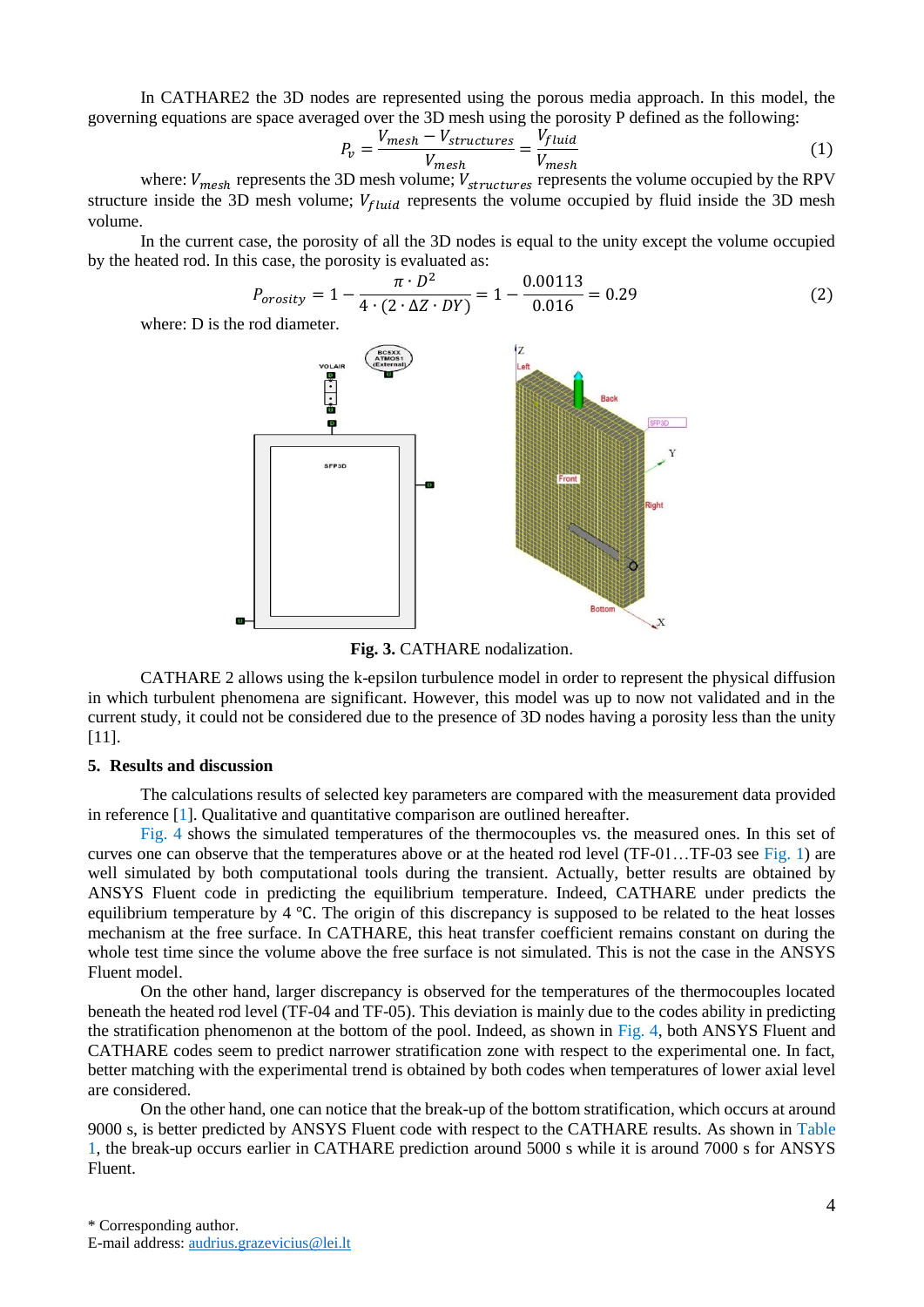[Fig. 5](#page-5-11) shows the mean axial velocity distribution at an axial level 150 mm and the x-velocity distribution along the x-direction at 150 mm. As could be observed, qualitatively good agreement with the experimental measurements is obtained. This means that the main phenomena (pool recirculation zones and stratification) are predicted by the codes. However, from the quantitative point of view, ANSYS Fluent code has a tendency to over predict the velocities while CATHARE code under predicts the velocities values. Such discrepancies could be related to the absence in the CATHARE model heat and mass transfer at the upper pool free surface and also to the absence in the CATHARE calculations of the turbulence model.

This might be due to the occurrence of subcooled boiling at the heater rod at that temperature. This break-up phenomenon is well predicted by the CATHARE code even though it occurs earlier in time. On the other hand, in the upper part of the pool (above the heater rod level) a larger central recirculation is predicted as the measured one. Furthermore, local recirculation zone in the top left side of the pool is not predicted by the code for pool temperatures below 90 ℃. Beyond this temperature, a local recirculation zone at the top left side appears in the CATHARE calculation results.

<span id="page-4-1"></span>

<span id="page-4-0"></span>**Fig. 4.** Comparison of TF-01…TF-05 water temperatures.